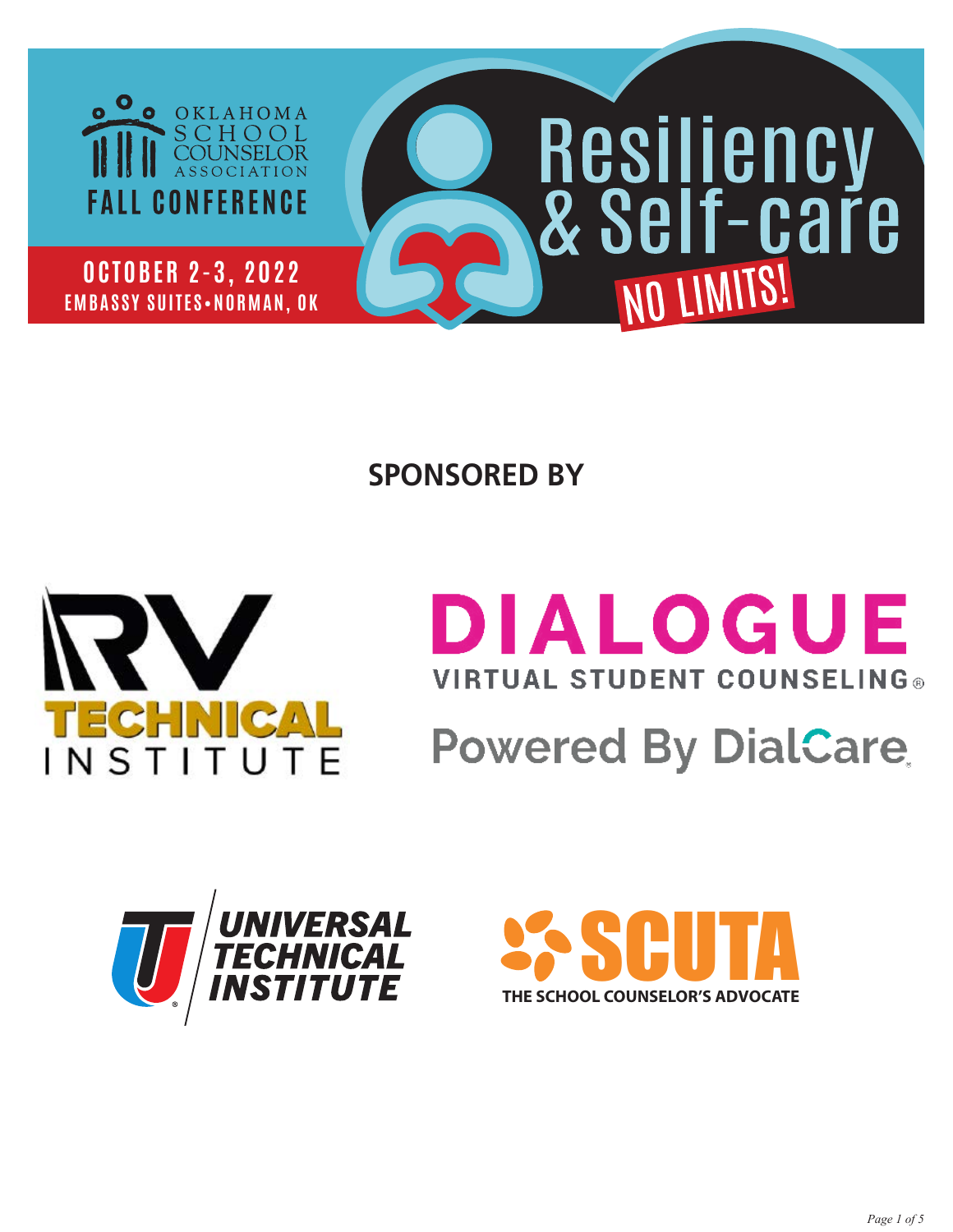## Sunday, October 2 | 1:00 p.m.

Keynote Speaker

## Be the ONE! John Hodge



**FALL<br>CONFERENCE** 

OKLAHOMA

**ABOUT THIS SESSION:** The education of America's youth is a challenging prospect when one considers the many burdens faced by impoverished children and their families. Research indicates that poverty need not be a barrier to academic excellence. As co-author of the book *Standing in the Gap*, Dr. Hodge states, "Across the nation, schools are demonstrating that it can be done: That students can reach high standards, that all children can succeed, that the gap between white and minority students, poor and affluent, can be closed." More often than not, one caring adult can make all the difference in the world. This presentation will encourage all of us to BE THE ONE.

**SPEAKER BIO:** Dr. John Hodge is president and co-founder of Urban Learning and Leadership Center (ULLC), an organization focused on student achievement and reduction of the achievement gap. He has served as a Reading, English, and AVID teacher, Assistant Principal and Associate Director of AVID Center Eastern Division. He served as Director of An Achievable Dream Academy, an inner city school that piloted many of the interventions used by ULLC. An Achievable Dream Academy is a high performing, high poverty school that has received numerous national awards. Before his career in education, Dr. Hodge distinguished himself in the service of our country with the 7th Infantry Division of the US Army.

What sets Dr. John Hodge apart in the field of education is his well-documented ability to put research and theory into everyday practice in rural, urban and suburban schools. He has served as an inspirational speaker at national, regional, and statewide conferences across the United States. His presentations are often "the spark" for schools in their quest to meet and exceed state/ federal accreditation standards and implement strategies for continuous improvement.

*John will also be presenting two breakout sessions.*

## Monday, October 3 | 8:30 a.m.

Keynote Speaker

## Behavior Interventions That Work Amie Dean



**ABOUT THIS SESSION:** Do you have a plan for what you will do when a student doesn't comply with your request the first time? Second time? How about the third time? Do you go home tired and exhausted from frustration?

This presentation will guide you in developing a thorough, preventative plan for handling issues from low level distractions to serious/chronic behaviors. This is a practical, hands-on presentation filled with concrete steps you can use the next day to help students and yourself.

**SPEAKER BIO:** Amie Dean, M.Ed., B.A. has worked in education for 28 years. She has experience teaching at all levels, and has taught both special and general education. She was with Fulton County Schools (GA) for ten years, four of which she provided support to teachers and students as the Student Support/RTI Coordinator for her middle school. She holds a Master's degree in Education and is Nationally Board Certified as an Exceptional Needs Specialist. With 28 years' experience as an educator and 14 years as a professional consultant, Amie has worked with thousands of teachers, counselors and administrators in over 250 districts to improve best practices in behavior support, student engagement, and differentiated instruction. Amie has trained with Dr. Rick DuFour, Dr. Kay Burke, Dr. Spencer Kagan, Dr. Ruby Payne, and many others. Amie is also an author of many books, including *Your Happy Heart, There's No Dream Too Tall,* and *15-Minute Focus: Behavior Interventions*.

*Amie will also be presenting two breakout sessions.*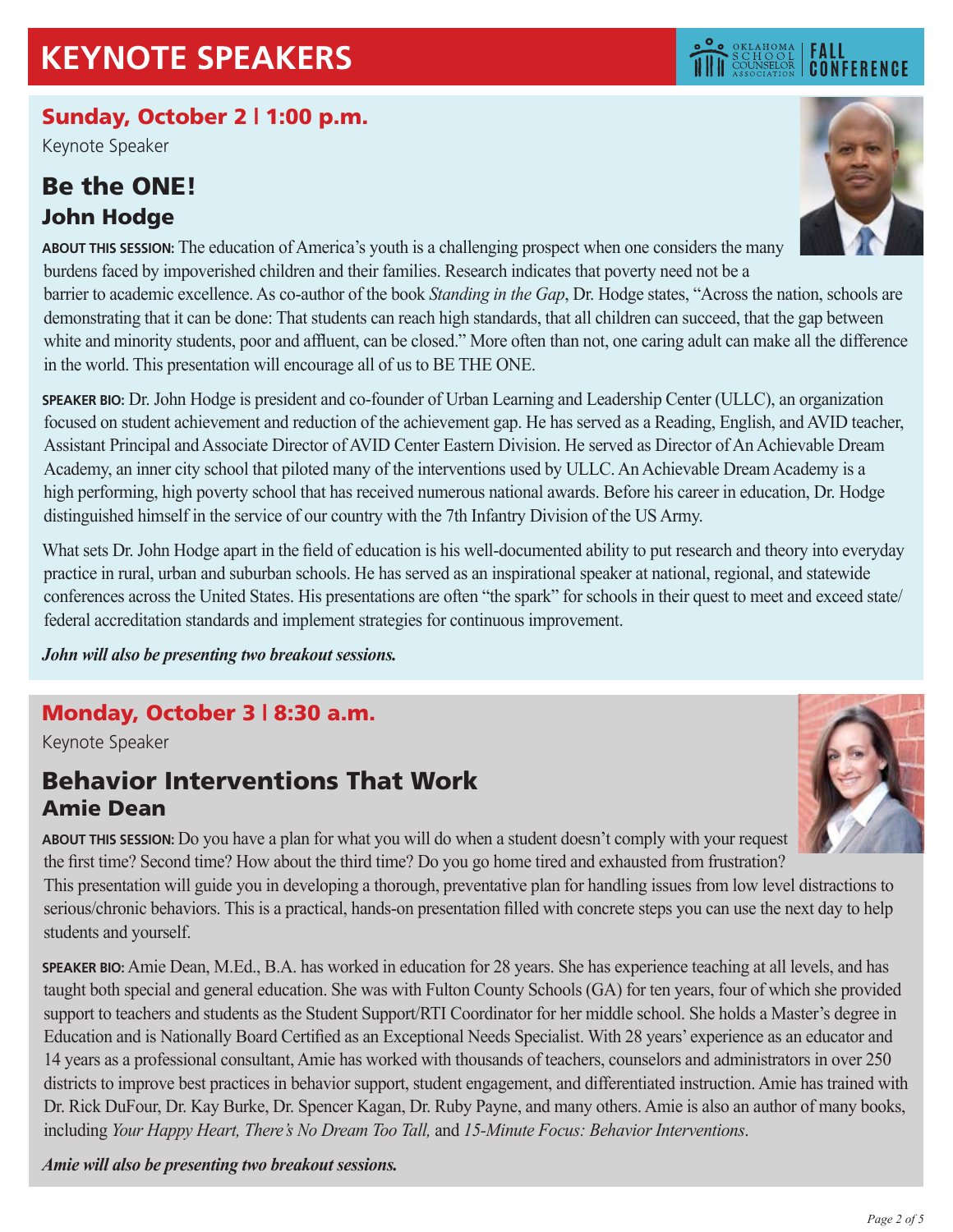# *~ TENTATIVE SCHEDULE ~*

# Sunday, October 2, 2022

- $12:00$  p.m.  $-5:30$  p.m. Registration Open
- 12:00 p.m. 5:30 p.m. Exhibits Open
	- 1:00 p.m. 2:15 p.m. Welcome and Keynote Speaker John Hodge
- 2:30 p.m. 3:30 p.m. Breakout Session 1
- 2:30 p.m. 5:30 p.m. Ethics Workshop
- 3:30 p.m. 4:00 p.m. Coffee Break with Exhibitors
- 4:00 p.m. 5:00 p.m. Breakout Session 2
- 5:15 p.m. 6:30 p.m. President's Reception at the Embassy Suites

# Monday, October 3, 2022

- 7:00 a.m.  $-8:30$  p.m. Registration & Breakfast 7:00 a.m. – 3:00 p.m. Exhibits Open
- 8:30 a.m. 9:30 a.m. Keynote Speaker Amie Dean
- 9:45 a.m. 10:45 a.m. Breakout Session 3
- 11:00 a.m. 12:00 p.m. Breakout Session 4
- 12:00 p.m.  $-1:30$  p.m. Celebration Lunch
	- 1:45 p.m. 2:45 p.m. Breakout Session 5
	- 3:00 p.m. 4:00 p.m. Breakout Session 6
		- 4:00 p.m. Adjourn

## Professional Development

LPC, LCSW, LADC, and LMFT CEUs can be earned by attending the conference. The exact number will be determined closer to the conference dates.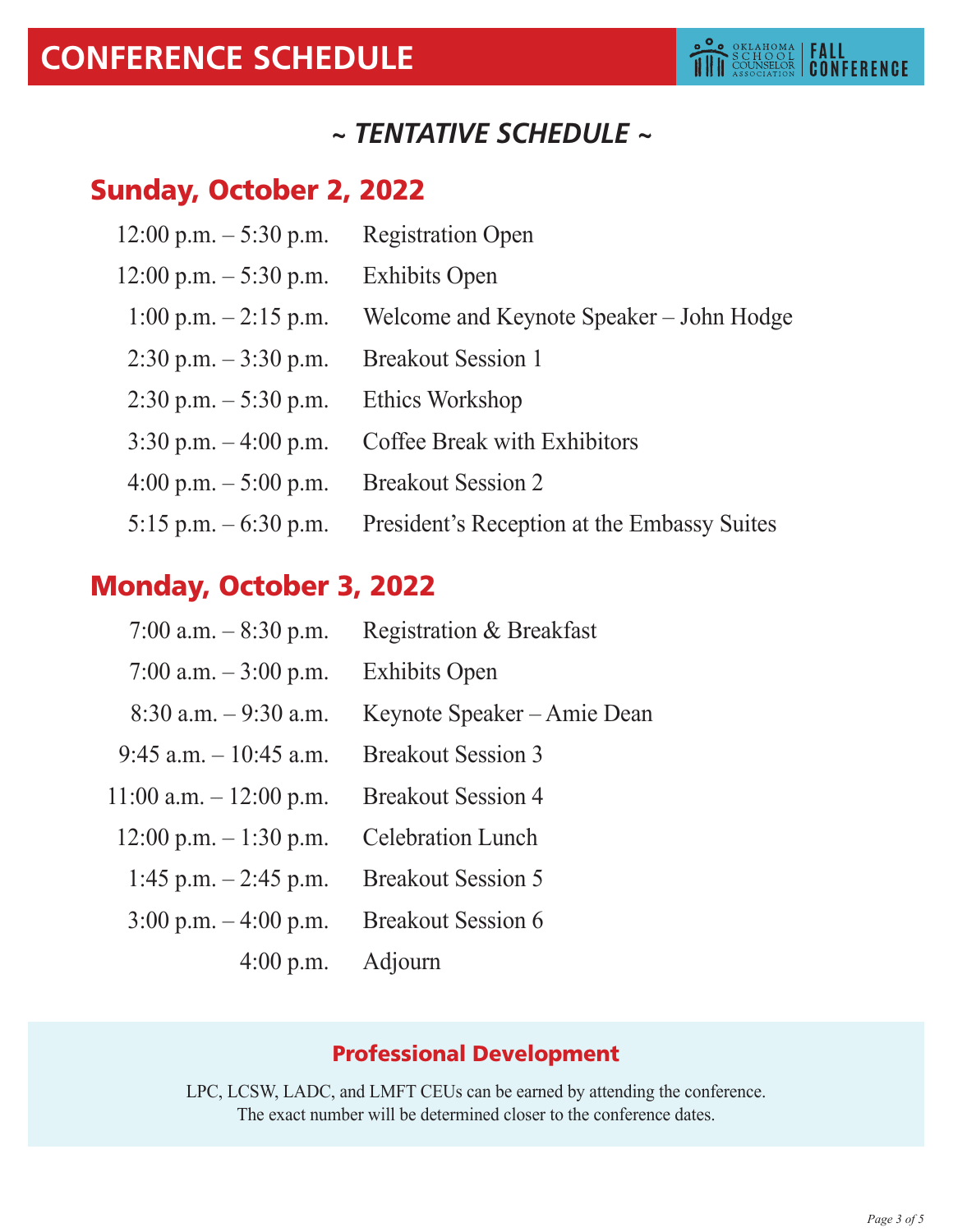# **REGISTRATION**

## REGISTRATION FORM (PLEASE PRINT CLEARLY)

| WORK PHONE (<br>$\left( \begin{array}{ccc} 0 & 0 & 0 \\ 0 & 0 & 0 \\ 0 & 0 & 0 \\ 0 & 0 & 0 \\ 0 & 0 & 0 \\ 0 & 0 & 0 \\ 0 & 0 & 0 \\ 0 & 0 & 0 \\ 0 & 0 & 0 \\ 0 & 0 & 0 \\ 0 & 0 & 0 \\ 0 & 0 & 0 \\ 0 & 0 & 0 \\ 0 & 0 & 0 & 0 \\ 0 & 0 & 0 & 0 \\ 0 & 0 & 0 & 0 \\ 0 & 0 & 0 & 0 & 0 \\ 0 & 0 & 0 & 0 & 0 \\ 0 & 0 & 0 & 0 & 0 \\ 0 & 0 & 0 & 0 &$ | <b>CELL PHONE (</b><br>$\frac{1}{2}$ . The contract of the contract of the contract of the contract of the contract of the contract of the contract of the contract of the contract of the contract of the contract of the contract of the contract of t |
|--------------------------------------------------------------------------------------------------------------------------------------------------------------------------------------------------------------------------------------------------------------------------------------------------------------------------------------------------------|----------------------------------------------------------------------------------------------------------------------------------------------------------------------------------------------------------------------------------------------------------|

| <b>A. Full Conference (Oct 2-3, 2022)</b>        | <b>Professional</b><br>Members* | <b>Student</b><br>Members* | <b>Non-Member</b> |
|--------------------------------------------------|---------------------------------|----------------------------|-------------------|
| $\Box$ Early Register** (by Aug 31, 2022)        | \$150                           | \$120                      | \$190             |
| $\Box$ Regular Registration (after Aug 31, 2022) | \$165                           | \$135                      | \$205             |

#### B. Annual OSCA Membership Renewal

#### $\Box$  Registration \$25

- \* Membership must be good through October 3, 2022 to be eligible for member rates. If membership expires before October 3, add OSCA Membership Renewal (B) to your total.
- \*\* To qualify for the Early Registration Rate, your registration form AND payment (copy of your purchase order, check, or credit card) must be received or postmarked by the Early Registration cutoff date.

| <b>Amount Due (A+B)</b> |  |
|-------------------------|--|
|                         |  |

#### REGISTRATIONS CANNOT BE PROCESSED WITHOUT PAYMENT. PLEASE SEND PAYMENT AND REGISTRATION FORM(S) TOGETHER.

#### How and Where Do I Pay?

|                       | <b>WEBSITE</b> | <b>EMAIL</b> | <b>FAX</b> | <b>PHONE</b> | <b>MAIL</b> |
|-----------------------|----------------|--------------|------------|--------------|-------------|
| <b>CREDIT CARD</b>    | $\bullet$      | $\bullet$    |            |              | v           |
| <b>PURCHASE ORDER</b> |                | v            |            |              | v           |
| <b>CHECK</b>          |                |              |            |              |             |

WEBSITE: www.ncyionline.org/ok-scac

EMAIL: registrations@ncyi.org

FAX: 423-899-4547

PHONE: 866-318-6294

**MAIL:** National Center for Youth Issues P.O. Box 22185 Chattanooga, TN 37422-2185

*Please make your check or purchase order payable to: National Center for Youth Issues*.

*A W-9 is available on the website.*

PLEASE NOTE: The attendee will receive a confirmation to the email address provided when their registration is processed (make sure to check Junk/Spam folders). Please allow ample time for processing.

#### PAYMENT METHOD

| $\Box$ PURCHASE ORDER A COPY OF THE PURCHASE ORDER IS REQUIRED. | (PAYABLE TO NATIONAL CENTER FOR YOUTH ISSUES, P.O. BOX 22185, CHATTANOOGA, TN 37422-2185)                      |  |
|-----------------------------------------------------------------|----------------------------------------------------------------------------------------------------------------|--|
|                                                                 | $\Box$ CHECK ENCLOSED (MADE PAYABLE TO NATIONAL CENTER FOR YOUTH ISSUES)                                       |  |
| $\Box$ <b>CREDIT CARD</b> $\Box$ PERSONAL $\Box$ CORPORATE      |                                                                                                                |  |
|                                                                 |                                                                                                                |  |
|                                                                 | NAME ON CARD (PLEASE PRINT) A DISCRIPTION OF A SERVER OF STATES OF A SERVER OF STATES OF A SERVER OF STATES OF |  |
|                                                                 |                                                                                                                |  |
|                                                                 |                                                                                                                |  |
|                                                                 |                                                                                                                |  |
|                                                                 |                                                                                                                |  |
|                                                                 |                                                                                                                |  |

CANCELLATION POLICY: If we are forced to cancel the OSCA Conference because of a "force majeure" event, such as a government restriction on large gatherings that cover the intended size of the conference, then we will issue full refunds of the registrations. Otherwise, our normal cancellation policy will be upheld: There will be no refunds after September 2, 2022. All cancellations before September 2, 2022 will be refunded less a \$25 handling fee. The association is not responsible for and cannot give refunds due to problems beyond its control, such as weather and school closings. The sponsors of the conference receive registrant contact information.

On social distancing and other health and safety measures, the regulations/guidelines that apply to hotels and conference centers may change. The OSCA Conference will conform to all necessary regulations/guidelines that are in place as of the date of the conference.